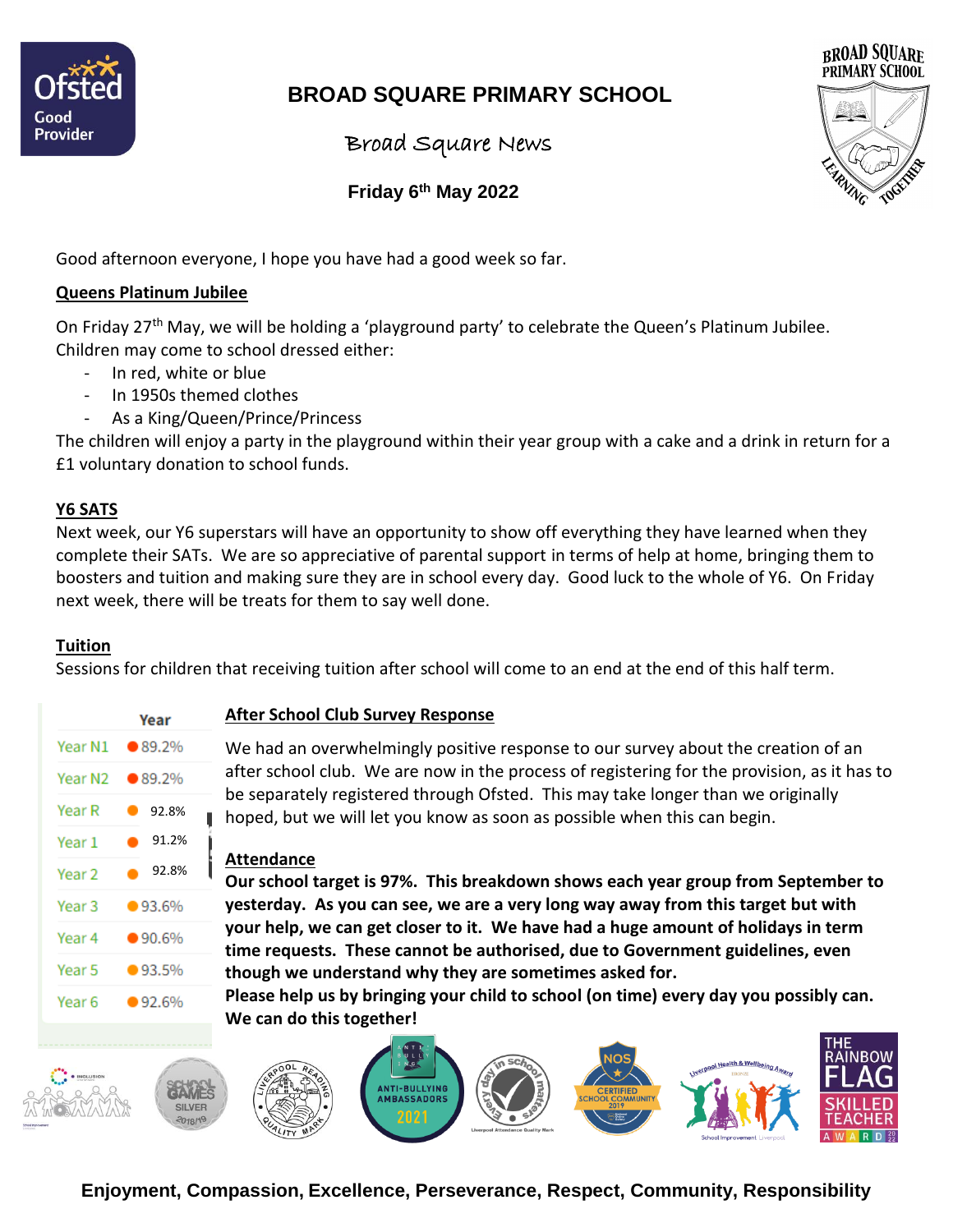

**Reminder - Dot Art Competition Three of our fantastic children have been shortlisted for the Dot Art competition. We need your help – please vote for your favourite!**





**VOTE NOW** 



**VOTE NOW** 



**Powerful Plastic Pull** Emma Danca Water Colour Pencils, 30cm x 21cm

**VOTE NOW** 

**Voting is a two step process -**

1. Click on the VOTE NOW button under the artwork you want to vote for.

2. Confirm your vote by clicking on the email link you will receive straight afterward. Your vote will NOT be counted unless you do this.

#### **Not received the confirmation link?**

This can happen either because the email is spelled incorrectly or it has gone into your spam folder.

To keep the process fair it is one vote per person.

If you vote a second time, your previous vote will be overruled.

### **Sports Week 2022**

W/b 27<sup>th</sup> June will be our designated sports week (weather permitting!)

Please make a note of the following dates and times for your diaries. You are welcome to join us to watch

your child – put your trainers on, as there will be an opportunity to join in with the warm up!

- $27<sup>th</sup>$  June am (9:30-11am) Y5
- $27<sup>th</sup>$  June pm (1:45-3pm) Y6
- $28<sup>th</sup>$  June am (9:30-11am) Nursery
- $28<sup>th</sup>$  June pm (1:30-3pm) Reception
- 29th June am (9:30-11am) Y1
- 29th June pm (1:30-3pm) Y2
- 1 st July am (9:30-11am) Y3
- 1 st July pm (1:30-3pm) Y4



**Enjoyment, Compassion, Excellence, Perseverance, Respect, Community, Responsibility**